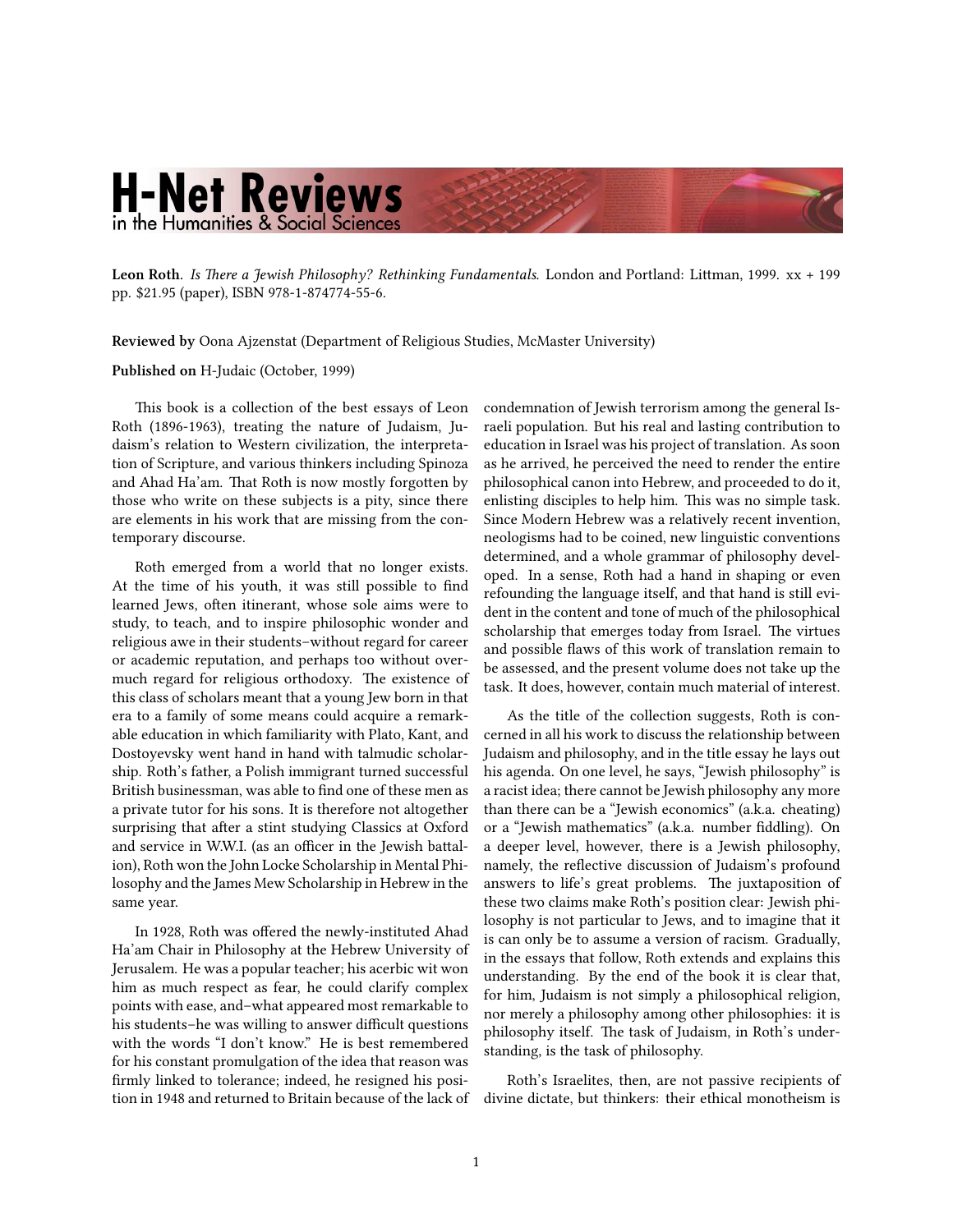discovered and developed as much as it is given from on high. Judaism, Roth suggests, does not hold with the notion of a faith that stands in opposition to science, or a providence that undermines human freedom, or a revelation that is unreasonable. The God of the Jewish tradition is God; he is uncompromisingly transcendent, but he is known to one and all through his creation and through the ethical impulse in human beings. If the early Jews were more remarkable than the other nations, it is because they realized and accepted this God and his truths. The old insulting verse, "How odd of God/ To choose the Jews," can be given the straightforward answer: "It's not so odd/ The Jews chose God" (p. 54). And, since Sinai, others have come to choose God –and so, presumably, to be chosen as well. The basic ideas expressed in the Bible–the oneness of God, conscience, Sabbath, Jubilee, Messiah, the importance of teaching, of public worship, of good politics and political theory, the repudiation of habits which are idolatrous or abominable, the love of one's fellows, and the love of God–are ideas that "entailed ways of living which we now understand to be required by the human situation" (p. 59).

The universalizing thrust in these assertions is the hallmark of Roth's nineteenth-century-style Jewish liberal education. And it must be admitted that this thrust occasionally and unfelicitously extends, even in Roth, into a redefinition of Western civilization as 'Greater Judaism.' Where Roth goes over the top is in the essay "Jewish Thought as a Factor in Civilization." Here he suggests, among other things, that Milton's *Paradise Lost*, Handel's *Messiah*, and Blake's *Illustrations to the Book of Job* are all Jewish works (p. 29). But, in other essays, he expresses a much more compelling conception of Judaism. Like most Jewish thinkers, he is interested in both the universal and the particular; moreover, his understanding of the nature of the Jewish particularity is immensely illuminating.

Let me step back and offer some context. The universalistic comprehension just described is unacceptable to many Jews today, even though (or perhaps because) it is almost universally accepted by liberal Christians and the educated populace at large. Certainly it is comforting to think that the most important parts of Judaism are preserved in contemporary society in non-Jewish forms, but it may not be good for Judaism to think this way, and, more importantly, it may not be true. For one thing, the position does not do enough to combat assimilation–if the West inscribes Judaism so well, why continue to be Jewish? For another thing, and less obviously, it may be that the most important parts of Judaism are not its generalizable universal ideas but the fact that those ideas are always kept in check by notions and dictates which are particular, often even peculiar. This is not to say that the essence of Judaism lies in the minutiae of laws but rather simply in the fact that the minutiae of laws exist: this fact stands as a recognition of the truth that the world is not a blissful synthetic brotherhood, but a collection of disparate cultures and individuals.

Roth recognizes this. When he is not speaking of generalities like conscience and morality, he describes a Judaism which stands in opposition the Western tendency to universalize and synthesize. This Judaism is a celebration of difference and of debate. It refuses the System and the capital-T Truth in favour of the glimpse, the fragment, the argument, and, above all, intellectual tolerance. It stands as an attack on "the easy answer, the dogmatic affirmation, the private revelation, the crushing juggernaut of triumphant self-assertiveness which overrides all opposition" (p. 12). It is aware that "our enthusiasm for the general idea of justice [can] obliterate our interest in particular just acts" (p. 114). It is good philosophy precisely because it is not a philosophy, because it does not offer a comprehensive explanation of what is, and refuses to accept such explanations from others; in other words, because it is not a philosophy, it stands as the exemplar of philosophical practice to the complacent sophistries of the world. Without offering a lengthy analysis of Roth's influences, I will say that his placement of this 'alternative' Judaism alongside the other has something to do with the fact that, unlike many of his contemporaries, he reads Plato with more sympathy than he reads Kant. When he suggests that the task of Judaism is the task of philosophy, he is thinking of dialogue rather than the categorical imperative.

Two of the best essays in the collection–"Some Reflections on the Interpretation of Scripture" and "Moralization and Demoralization in Jewish Ethics"–arise out of this alternative understanding. Both deal with biblical interpretation; both propose that the Bible should be read ethically, even where such a reading seems to go against the grain. The arguments with which Roth defends this hermeneutic are grounded in Jewish philosophy, in rabbinics, and in the Bible itself; historical and philological consideration is adequately accounted for, and the result is entirely convincing. The two essays, read together, provide a profound attack on the pseudodistinction between historical-factual and ideologicalopinionated readings: Roth replaces that still-prevalent dialectic with a much more useful Platonic distinction between those readings which, whether they offer themselves as fact or opinion, can only instruct didactically,